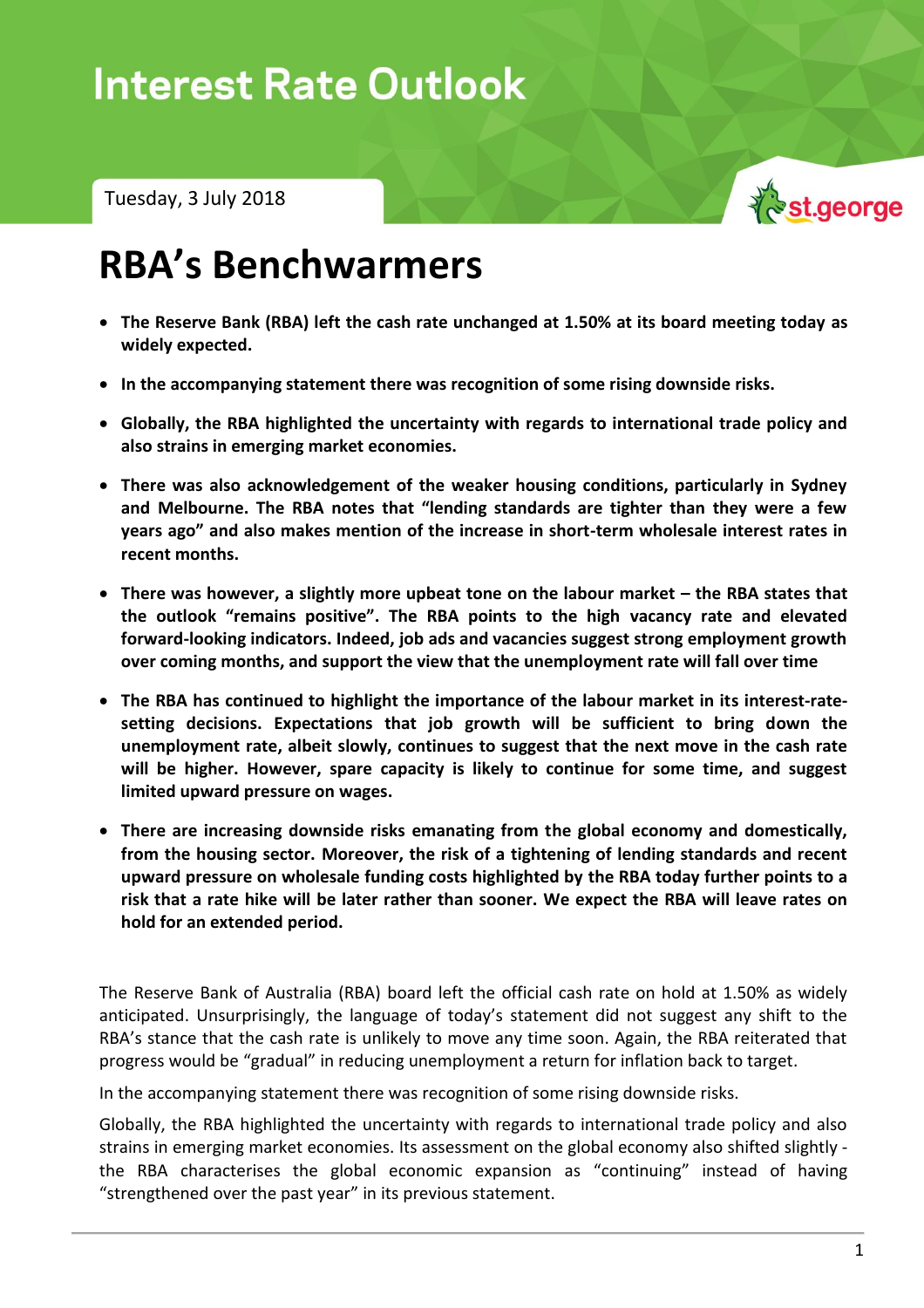There was also acknowledgement of the weaker housing conditions, particularly in Sydney and Melbourne. The RBA notes that "lending standards are tighter than they were a few years ago" and also makes mention of the increase in short-term wholesale interest rates in recent months.

There was however, a slightly more upbeat tone on the labour market – the RBA states that the outlook "remains positive". The RBA points to the high vacancy rate and elevated forward-looking indicators. Indeed, job ads and vacancies suggest strong employment growth over coming months, and support the view that the unemployment rate will fall over time. In addition, while the RBA references some employers finding it difficult to hire skilled workers in its previous statement, the RBA today notes that there are "increasing reports" of skill shortages in some areas".

The RBA remained upbeat on domestic economic growth more broadly, noting that recent data had continued to be "consistent with the Bank's central forecast for GDP growth to average a bit above 3 per cent in 2018 and 2019".

On the Australian dollar, the RBA dropped the comment that "an appreciating exchange rate would be expected to result in a slower pick-up in economic activity and inflation than currently forecast". This might suggest the RBA is less concerned with a potential appreciation in the Australian dollar given its depreciation over recent months.

### **Outlook and Implications**

The RBA has continued to highlight the importance of the labour market in its interest-rate-setting decisions. Expectations that job growth will be sufficient to bring down the unemployment rate, albeit slowly, continues to suggest that the next move in the cash rate will be higher. However, spare capacity is likely to continue for some time, and suggest limited upward pressure on wages.

There are increasing downside risks emanating from the global economy and domestically, from the housing sector. Moreover, the risk of a tightening of lending standards and recent upward pressure on wholesale funding costs highlighted by the RBA today further points to a risk that a rate hike will be later rather than sooner. We expect the RBA will leave rates on hold for an extended period.

> **Janu Chan, Senior Economist** Ph: 02-8253-0898